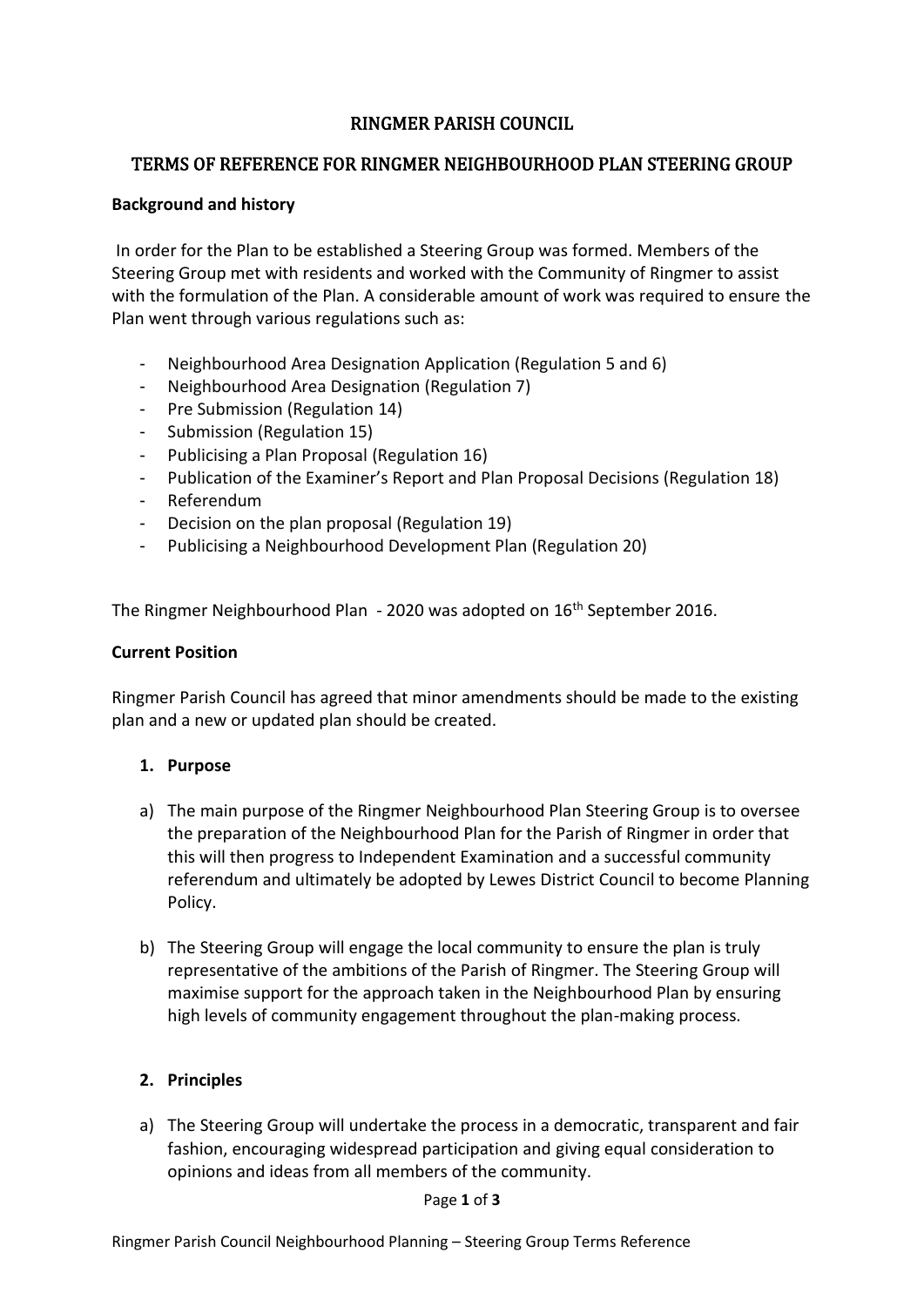b) All decisions made shall be fully evidenced and supported through consultation with the local community.

## **3. Roles and Responsibilities**

In order to achieve this, the Steering Group will carry out the following roles.

- Be accountable for steering and providing strategic management of the .Neighbourhood Plan for Ringmer Parish.
- Produce, monitor, and update a project timetable.
- Produce a consultation and engagement strategy, showing how the public will be involved throughout the process.
- Regularly report back to the Parish Council for the endorsement of decisions taken.
- To undertake, analysis and evidence gathering to support the plan production process.
- Actively support and promote the preparation of Ringmer Neighbourhood Plan throughout the duration of the project.
- Identify sources of funding.
- Liaise with relevant authorities and organisations to make the plan as effective as possible.
- Gather data from a wide range of sources to ensure that the conclusions reached are **fully evidenced**, and the aspirations and issues of all residents are understood,
- Consult as widely and thoroughly as is possible to ensure that the draft and final Neighbourhood Development Plan is representative of the views of residents.
- Agree, subject to ratification by the Parish Council, a final submission of the Neighbourhood Plan

### **4. Membership**

- a) In order to achieve and remain in accordance with 3.1 The Steering Group will be made up of a cross-section of volunteers from the community, including Parish Councillors. Effort will be made to seek representation form under-represented sections of the community.
- b) Membership of the Steering Group will be open to the public indefinitely, (up to a maximum of 25 bearing in mind Council's previous decision to appoint all Members of the Council to the Steering Group.

# **5. Decision Making**

a) The Steering Group has fully delegated authority from the Parish Council to deliver its plan-making functions up to and including public consultation of the Draft Plan. The Group will report monthly to the Parish Council via its Planning Committee setting out progress on its work. The Parish Council will approve the Submission Draft Plan prior to consultation and independent examination.